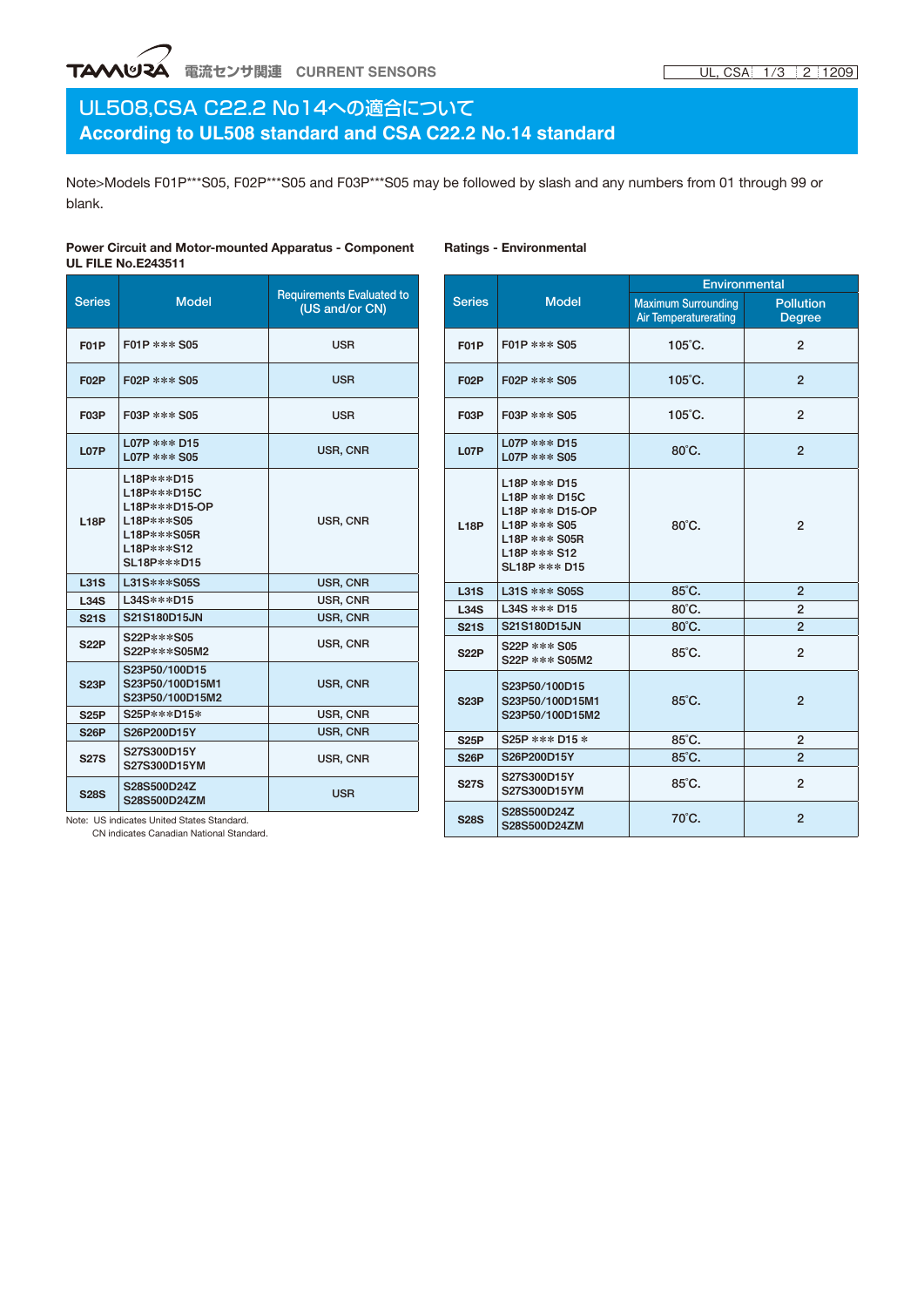## UL508,CSA C22.2 No14への適合について **According to UL508 standard and CSA C22.2 No.14 standard**

#### **Ratings - Electrical**

| <b>Series</b> | <b>Model</b>                   | <b>Primary</b>              |                                    | Secondary(Sensing)                                                                             |                                                                           |                            |                          | <b>Primary</b>                  |                      | Secondary(Sensing)           |                                    |
|---------------|--------------------------------|-----------------------------|------------------------------------|------------------------------------------------------------------------------------------------|---------------------------------------------------------------------------|----------------------------|--------------------------|---------------------------------|----------------------|------------------------------|------------------------------------|
|               |                                |                             | (Feed-through)                     | Input                                                                                          | Output                                                                    | <b>Series</b>              | <b>Model</b>             |                                 | (Feed-through)       | Input                        | Output                             |
| <b>F01P</b>   | F01P006S05                     | 6 A                         |                                    | 600 Vrms 5 Vdc, 25 mA                                                                          | $2.5 \pm 2.2$ Vdc.                                                        |                            | L18P003S12               | 3 A                             | 600 Vrms             |                              |                                    |
|               | F01P015S05                     | 15A                         | <b>600 Vrms</b>                    | 5 Vdc, 30 mA                                                                                   |                                                                           |                            | L18P005S12               | 5 A                             | 600 Vrms             |                              |                                    |
|               | F01P025S05                     | 25 A                        |                                    | 600 Vrms 5 Vdc, 35 mA                                                                          | $±0.5$ mA                                                                 |                            | L18P010S12               | 10 A                            | <b>600 Vrms</b>      |                              |                                    |
| <b>F02P</b>   | F01P050S05                     | 50 A                        | 600 Vrms                           | 5 Vdc, 55 mA<br>600 Vrms 5 Vdc, 25 mA<br>600 Vrms 5 Vdc, 30 mA<br>5 Vdc, 35 mA<br>5 Vdc, 55 mA |                                                                           |                            | L18P015S12               | 15 A                            | 600 Vrms             |                              | $0 - 4$ Vdc.                       |
|               | F02P006S05<br>F02P015S05       | 6 A<br>15A                  |                                    |                                                                                                | $2.5 \pm 2.2$ Vdc,<br>$±0.5$ mA                                           | <b>L18P</b>                | L18P020S12               | 20 A<br>25 A                    | 600 Vrms<br>600 Vrms | 12 Vdc,<br>15 mA             |                                    |
|               | F02P025S05                     | 25 A                        | 600 Vrms                           |                                                                                                |                                                                           |                            | L18P025S12<br>L18P030S12 | 30 A                            | 600 Vrms             |                              | 0.4 <sub>m</sub> A                 |
|               | F02P050S05                     | 50 A                        | 600 Vrms                           |                                                                                                |                                                                           |                            | L18P040S12               | 40 A                            | 600 Vrms             |                              |                                    |
| <b>F03P</b>   | F03P006S05                     | 6 A                         | 600 Vrms                           | 5 Vdc, 25 mA<br>600 Vrms 5 Vdc, 30 mA<br>600 Vrms 5 Vdc, 35 mA                                 | $2.5 \pm 2.2$ Vdc,<br>$±0.5$ mA                                           |                            | L18P050S12               | 50 A                            | 600 Vrms             |                              |                                    |
|               | F03P015S05                     | 15A                         |                                    |                                                                                                |                                                                           |                            | L18P060S12               | 60 A                            | 600 Vrms             |                              |                                    |
|               | F03P025S05                     | 25 A                        |                                    |                                                                                                |                                                                           |                            | SL18P003D15              | 3 A                             | <b>600 Vrms</b>      |                              |                                    |
|               | F03P050S05                     | 50 A                        | <b>600 Vrms</b>                    | 5 Vdc. 55 mA                                                                                   |                                                                           |                            | SL18P005D15              | 5 A                             | 600 Vrms             |                              |                                    |
|               | L07P003D15                     | 3 A<br>5 A                  | 600 Vrms<br>600 Vrms               |                                                                                                |                                                                           |                            | SL18P010D15              | 10 A                            | <b>600 Vrms</b>      |                              |                                    |
|               | L07P005D15<br>L07P010D15       | 10 A                        | 600 Vrms                           |                                                                                                | $0 - 4$ Vdc,                                                              |                            | SL18P015D15              | 15 A                            | 600 Vrms             |                              |                                    |
|               | L07P015D15                     | 15A                         | 600 Vrms                           | $±15$ Vdc,                                                                                     |                                                                           |                            | SL18P020D15              | 20 A                            | 600 Vrms             |                              |                                    |
|               | L07P020D15                     | 20 A                        | 600 Vrms                           | $±30$ mA                                                                                       | 0.4 <sub>m</sub> A                                                        | <b>L18P</b>                |                          |                                 |                      | $±15$ Vdc,<br>$±15$ mA       | $0 - 4$ Vdc,<br>0.4 <sub>m</sub> A |
|               | L07P025D15                     | 25 A                        | 600 Vrms                           |                                                                                                |                                                                           |                            | SL18P025D15              | 25 A                            | 600 Vrms             |                              |                                    |
| <b>L07P</b>   | L07P030D15                     | 30 A                        | 600 Vrms                           |                                                                                                |                                                                           |                            | SL18P030D15              | 30 A                            | <b>600 Vrms</b>      |                              |                                    |
|               | L07P003S05                     | 3A                          | 600 Vrms                           |                                                                                                |                                                                           |                            | SL18P040D15              | 40 A                            | <b>600 Vrms</b>      |                              |                                    |
|               | L07P005S05                     | 5 A                         | 600 Vrms                           |                                                                                                |                                                                           |                            | SL18P050D15              | 50 A                            | <b>600 Vrms</b>      |                              |                                    |
|               | L07P010S05<br>L07P015S05       | 10<br>$\overline{A}$<br>15A | 600 Vrms<br>600 Vrms               | 5 Vdc,                                                                                         | $0 - 3.75$ Vdc.                                                           |                            | SL18P060D15              | 60 A                            | 600 Vrms             |                              |                                    |
|               | L07P020S05                     | $20 \text{ A}$              | 600 Vrms                           | 30 mA                                                                                          | 0.4 <sub>m</sub> A                                                        |                            | L31S050S05S              | 50 A                            | 600 Vrms             |                              |                                    |
|               | L07P025S05                     | 25 A                        | 600 Vrms                           |                                                                                                |                                                                           |                            | L31S100S05S              | 100 A                           | <b>600 Vrms</b>      |                              |                                    |
|               | L07P030S05                     | 30 A                        | <b>600 Vrms</b>                    |                                                                                                |                                                                           |                            | L31S200S05S              | 200 A                           |                      |                              |                                    |
|               | L18P003D15                     | 3 A                         | 600 Vrms                           |                                                                                                |                                                                           |                            |                          |                                 | 600 Vrms             | 5 Vdc,                       | $1.875 - 3.125$                    |
|               | L18P005D15                     | 5 A                         | <b>600 Vrms</b>                    |                                                                                                |                                                                           | <b>L31S</b>                | L31S300S05S              | 300 A                           | 600 Vrms             | 15 mA                        | Vdc,<br>0.3125 mA                  |
|               | L18P010D15                     | 10 A                        | 600 Vrms                           |                                                                                                | $0 - 4$ Vdc.                                                              |                            | L31S400S05S              | 400 A                           | <b>600 Vrms</b>      |                              |                                    |
|               | L18P015D15<br>L18P020D15       | 15 A<br>20 A                | 600 Vrms<br>600 Vrms               | $±15$ Vdc,                                                                                     |                                                                           |                            | L31S500S05S              | 500<br>$\overline{A}$           | <b>600 Vrms</b>      |                              |                                    |
| <b>L18P</b>   | L18P025D15                     | 25A                         | <b>600 Vrms</b>                    | $±15$ mA                                                                                       | 0.4 <sub>m</sub> A                                                        |                            | L31S600S05S              | 600 A                           | 600 Vrms             |                              |                                    |
|               | L18P030D15                     | 30 A                        | <b>600 Vrms</b>                    |                                                                                                |                                                                           |                            | L34S200D15               | 200 A                           | 600 Vrms             |                              | $0 - 4$ Vdc,<br>0.4 <sub>m</sub> A |
|               | L18P040D15                     | 40<br>$\mathsf{A}$          | 600 Vrms                           |                                                                                                |                                                                           |                            | L34S300D15               | 300<br>A                        | 600 Vrms             |                              |                                    |
|               | L18P050D15                     | 50 A                        | 600 Vrms                           |                                                                                                |                                                                           |                            | L34S400D15               | 400<br>$\overline{A}$           | 600 Vrms             |                              |                                    |
|               | L18P060D15                     | 60 A                        | 600 Vrms                           | $±15$ Vdc,<br>$±15$ mA                                                                         |                                                                           | <b>L34S</b>                | L34S500D15               | 500<br>A<br>600<br>$\mathsf{A}$ | 600 Vrms<br>600 Vrms | $±15$ Vdc,<br>±25mA          |                                    |
|               | L18P003D15C                    | 3 A                         | 600 Vrms                           |                                                                                                |                                                                           |                            | L34S600D15<br>L34S1T0D15 | 1000 A                          | 600 Vrms             |                              |                                    |
|               | L18P005D15C<br>L18P010D15C     | 5 A<br>10 A                 | 600 Vrms<br>600 Vrms               |                                                                                                |                                                                           |                            | L34S1T2D15               | 1200<br>$\overline{A}$          | 600 Vrms             |                              |                                    |
|               | L18P015D15C                    | 15A                         | 600 Vrms                           |                                                                                                |                                                                           |                            | L34S1T5D15               | 1500 A                          | 600 Vrms             |                              |                                    |
|               | L18P020D15C                    | 20 A                        | 600 Vrms                           |                                                                                                | $0 - 4$ Vdc,                                                              |                            |                          |                                 | 600 Vrms             | $±15$ Vdc,<br>±25mA          |                                    |
| <b>L18P</b>   | L18P025D15C                    | 25A                         | <b>600 Vrms</b>                    |                                                                                                | 0.4 <sub>m</sub> A                                                        | <b>S21S</b>                | S21S180D15JN             | 180 A                           |                      |                              | 0 - 1.35 Vdc,<br>45mA              |
|               | L18P030D15C                    | 30 A                        | 600 Vrms                           |                                                                                                |                                                                           |                            |                          |                                 |                      |                              |                                    |
|               | L18P040D15C                    | 40 A                        | <b>600 Vrms</b>                    |                                                                                                |                                                                           |                            | S22P006S05               | 6 A                             | 600 Vrms             |                              | $0 - 3.125$ Vdc,                   |
|               | L18P050D15C                    | 50 A                        | <b>600 Vrms</b><br><b>600 Vrms</b> |                                                                                                |                                                                           |                            |                          |                                 |                      |                              | 3mA                                |
|               | L18P060D15C<br>L18P003D15-OP   | 60 A<br>3 A                 | 600 Vrms                           |                                                                                                |                                                                           |                            | S22P015S05               | 15 A                            | 600 Vrms             |                              | $0 - 3.125$ Vdc,                   |
|               | L18P005D15-OP                  | 5 A                         | 600 Vrms                           |                                                                                                | $0 - 4$ Vdc,<br>0.4 <sub>m</sub> A                                        | <b>S22P</b>                |                          |                                 |                      |                              | 7.5mA<br>$0 - 3.125$ Vdc,          |
|               | L18P010D15-OP                  | 10 A                        | <b>600 Vrms</b>                    |                                                                                                |                                                                           |                            | S22P025S05               | 25 A                            | 600 Vrms             | 5 Vdc,                       | 12.5mA                             |
|               | L18P015D15-OP                  | 15A                         | 600 Vrms                           |                                                                                                |                                                                           |                            |                          | 6 A                             |                      | 12.5 mA                      | $0 - 3.125$ Vdc,                   |
| <b>L18P</b>   | L18P020D15-OP                  | 20 A                        | 600 Vrms                           | $±15$ Vdc,<br>$±15$ mA                                                                         |                                                                           |                            | S22P006S05M2             |                                 | <b>600 Vrms</b>      |                              | 3mA                                |
|               | L18P025D15-OP                  | 25 A                        | <b>600 Vrms</b>                    |                                                                                                |                                                                           |                            | S22P015S05M2             | 15A                             | 600 Vrms             |                              | 0 - 3.125 Vdc,                     |
|               | L18P030D15-OP<br>L18P040D15-OP | $30 \text{ A}$<br>40 A      | 600 Vrms<br>600 Vrms               |                                                                                                |                                                                           |                            |                          |                                 |                      |                              | 7.5mA                              |
|               | L18P050D15-OP                  | 50 A                        | 600 Vrms                           |                                                                                                |                                                                           |                            | S22P025S05M2             | 25 A                            | <b>600 Vrms</b>      |                              | $0 - 3.125$ Vdc,<br>12.5mA         |
|               | L18P060D15-OP                  | 60 A                        | 600 Vrms                           |                                                                                                |                                                                           |                            |                          |                                 |                      | MAX. ±15 Vdc,                | $-2.5 - 2.5$ Vdc;                  |
|               | L18P003S05                     | 3 A                         | 600 Vrms                           | 5 Vdc,<br>15 mA                                                                                | $0 - 4$ Vdc,<br>0.4 <sub>m</sub> A<br>$0 - 3.2$ Vdc,<br>$0.32 \text{ mA}$ |                            | S23P50/100D15            | 100 A                           | 600 Vrms             | $±62.5$ mA                   | $-50 - 50mA$                       |
|               | L18P005S05                     | 5 A                         | 600 Vrms                           |                                                                                                |                                                                           | <b>S23P</b>                | S23P50/100D15M1          | 100 A                           | 600 Vrms             | MAX. ±15 Vdc,                | $-5 - 5$ Vdc:                      |
|               | L18P010S05                     | 10 A                        | 600 Vrms                           |                                                                                                |                                                                           |                            |                          |                                 |                      | $±112.5$ mA                  | $-100 - 100mA$                     |
|               | L18P015S05                     | 15A                         | 600 Vrms                           |                                                                                                |                                                                           |                            | S23P50/100D15M2          | 100 A                           | <b>600 Vrms</b>      | MAX. ±15 Vdc,                | $-2.5 - 2.5$ Vdc;                  |
| <b>L18P</b>   | L18P020S05                     | 20 A                        | <b>600 Vrms</b>                    |                                                                                                |                                                                           |                            |                          |                                 |                      | $±62.5$ mA                   | $-50 - 50mA$                       |
|               | L18P025S05                     | 25A                         | 600 Vrms                           |                                                                                                |                                                                           |                            | S25P050D15X              | 50 A                            | 600 Vrms             | MAX. ±15 Vdc,<br>$±62.5$ mA  | $-5 - 5$ Vdc;<br>$-50 - 50mA$      |
|               | L18P030S05<br>L18P040S05       | 30 A<br>40 A                | 600 Vrms<br>600 Vrms               |                                                                                                |                                                                           |                            |                          |                                 |                      | MAX. ±15 Vdc,                | $-5 - 5$ Vdc;                      |
|               | L18P050S05                     | 50 A                        | 600 Vrms                           |                                                                                                |                                                                           |                            | S25P100D15X              | 100 A                           | <b>600 Vrms</b>      | $±112.5$ mA                  | -100 - 100mA                       |
|               | L18P060S05                     | 60 A                        | 600 Vrms                           |                                                                                                |                                                                           | <b>S25P</b>                | S25P100D15Y              | 100 A                           | 600 Vrms             | MAX. ±15 Vdc,                | $-5 - 5$ Vdc;                      |
|               | L18P003S05R                    | 3 A                         | 600 Vrms                           |                                                                                                |                                                                           | <b>S26P</b><br><b>S27S</b> |                          |                                 |                      | $±62.5$ mA                   | $-50 - 50mA$                       |
|               | L18P005S05R                    | 5 A                         | 600 Vrms                           |                                                                                                |                                                                           |                            | S25P150D15Y              | 150 A                           | 600 Vrms             | MAX. ±15 Vdc,                | $-3.75 - 3.75$ Vdc;                |
|               | L18P010S05R                    | 10 A                        | 600 Vrms                           |                                                                                                |                                                                           |                            |                          |                                 |                      | ±87.5 mA                     | $-75 - 75mA$                       |
|               | L18P015S05R                    | 15A                         | 600 Vrms                           |                                                                                                |                                                                           |                            | S26P200D15Y              | 200 A                           | <b>600 Vrms</b>      | MAX. ±15 Vdc,<br>$±112.5$ mA | $-5 - 5$ Vdc;<br>$-100 - 100mA$    |
| <b>L18P</b>   | L18P020S05R<br>L18P025S05R     | 20 A<br>$25 \text{ A}$      | 600 Vrms<br>600 Vrms               | 5 Vdc,<br>15 mA                                                                                |                                                                           |                            | S27S300D15Y              | 300 A                           | 600 Vrms             | $±15$ Vdc,                   | $0 - 17.5$ Vdc,                    |
|               | L18P030S05R                    | $30 \text{ A}$              | 600 Vrms                           |                                                                                                |                                                                           |                            | S27S300D15YM             | 300 A                           | 600 Vrms             | $±162.5$ mA                  | ±150mA                             |
|               | L18P040S05R                    | 40 A                        | 600 Vrms                           |                                                                                                |                                                                           | <b>S28S</b>                | S28S500D24Z              | 500 A                           | 600 Vrms             | $±24$ Vdc,                   | $0 - \pm 5$ Vdc,                   |
|               | L18P050S05R                    | 50 A                        | 600 Vrms                           |                                                                                                |                                                                           |                            | S28S500D24ZM             | 500 A                           | 600 Vrms             | $±130$ mA                    | ±100mA                             |
|               | L18P060S05R                    | 60 A                        | 600 Vrms                           |                                                                                                |                                                                           |                            |                          |                                 |                      |                              |                                    |